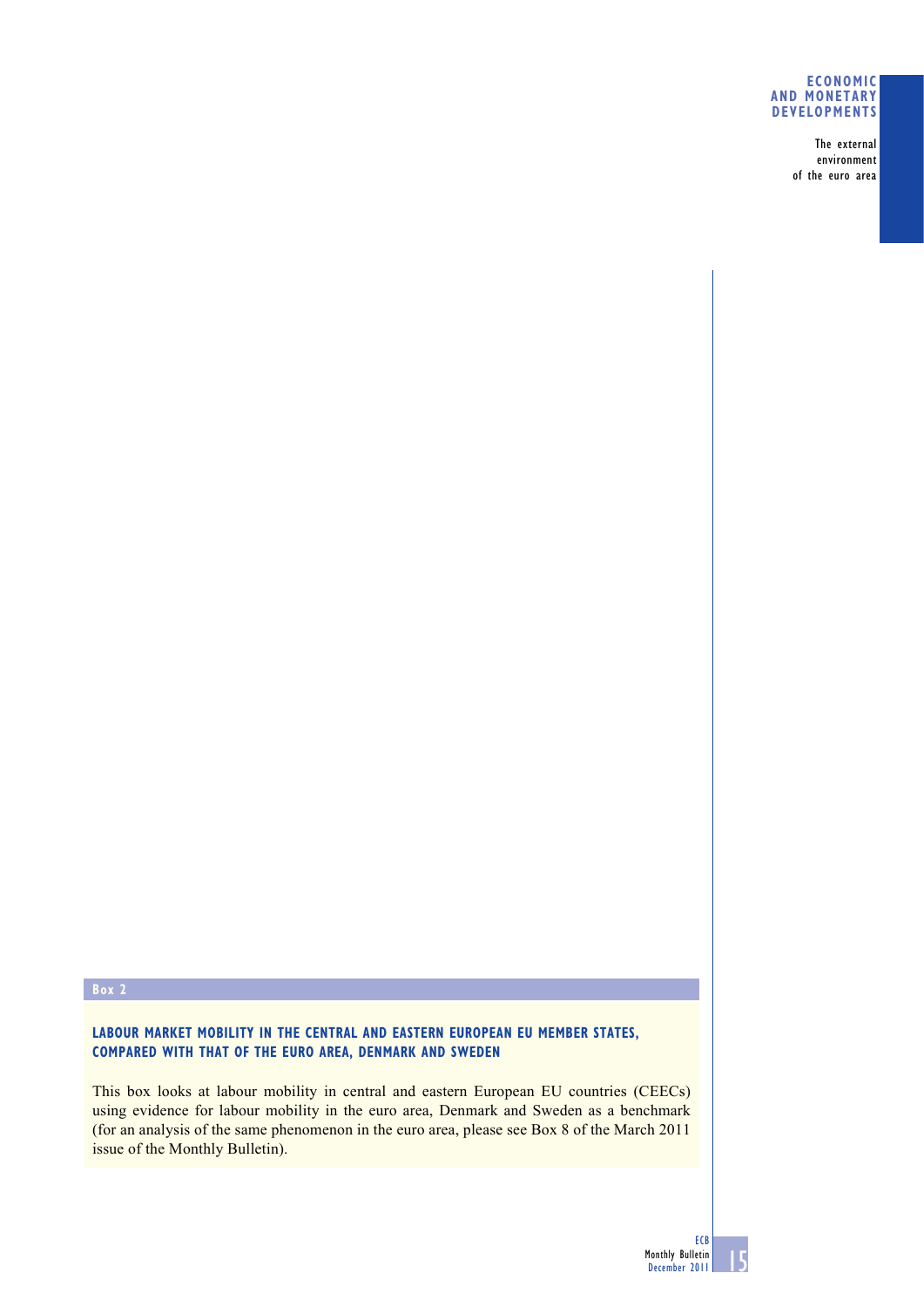In particular, this box presents alternative measures of labour market mobility for the period 1998-2008, based on microeconomic data obtained from Eurostat's Labour Force Survey.<sup>1, 2</sup> To illustrate the ease of transition between employment, unemployment and inactivity, measures of the probability of moving from or remaining in each status over a given two-year period are constructed.

The results show that the average probability of remaining employed in a given two-year period is broadly similar in the CEECs, Sweden and the euro area and is higher than in Denmark (Chart A (a)). The probability of remaining inactive is also similar in the CEECs and the euro area, but higher than in Denmark and Sweden (Chart A  $(b)$ ).<sup>3</sup> Chart A also shows that in the CEECs and in the euro area the probability of moving from unemployment to employment is much lower than in Denmark and Sweden (panel  $c$ ),<sup>4</sup> while the probability of remaining

- 1 This box focuses on EU Member States that were not in the euro area in 2008, i.e. the Czech Republic, Denmark, Estonia, Latvia, Lithuania, Hungary, Poland, Romania, Slovakia and Sweden. The United Kingdom and Bulgaria are excluded owing to a lack of data. For Latvia, Lithuania and Slovakia, data prior to 2001 are not available; for Romania and Hungary, there are no data for the period prior to 1999. For Sweden, data for 2005 are not available. For the purposes of this box, data for the euro area exclude Germany, Malta, Ireland, Spain and the Netherlands. For these countries, information is available only from more recent waves of the survey or no data are available. Among euro area countries, data are not available for France for the period 2003-05 or for Luxembourg and Slovenia prior to 1999 and 2000 respectively.
- 2 Data on labour market status are based on self-assessments by survey respondents of their current and past working status.
- 3 As inactivity includes retirement and education, the probability of remaining inactive is reduced by about 8-10 percentage points on average, after education and retirement flows are controlled for.
- 4 In Denmark and Sweden, stronger labour demand conditions are explained by active labour market policies, but also by more generous employment benefits and long-term job security programmes (e.g. "flexicurity" in Denmark).

**Chart A Probability of remaining in each labour market status over a two-year period and probability of moving from unemployment to employment (1998-2008)**









**c) Probability of moving from unemployment to employment d) Probability of remaining in unemployment**





Sources: Eurostat's Labour Force Survey and ECB calculations.

Note: Observations are weighted according to the labour force share (people aged 15-64) in each country over the CEECs' aggregate. The same weighting is applied to euro area countries.

16 Monthly Bulletin December 2011

ECB